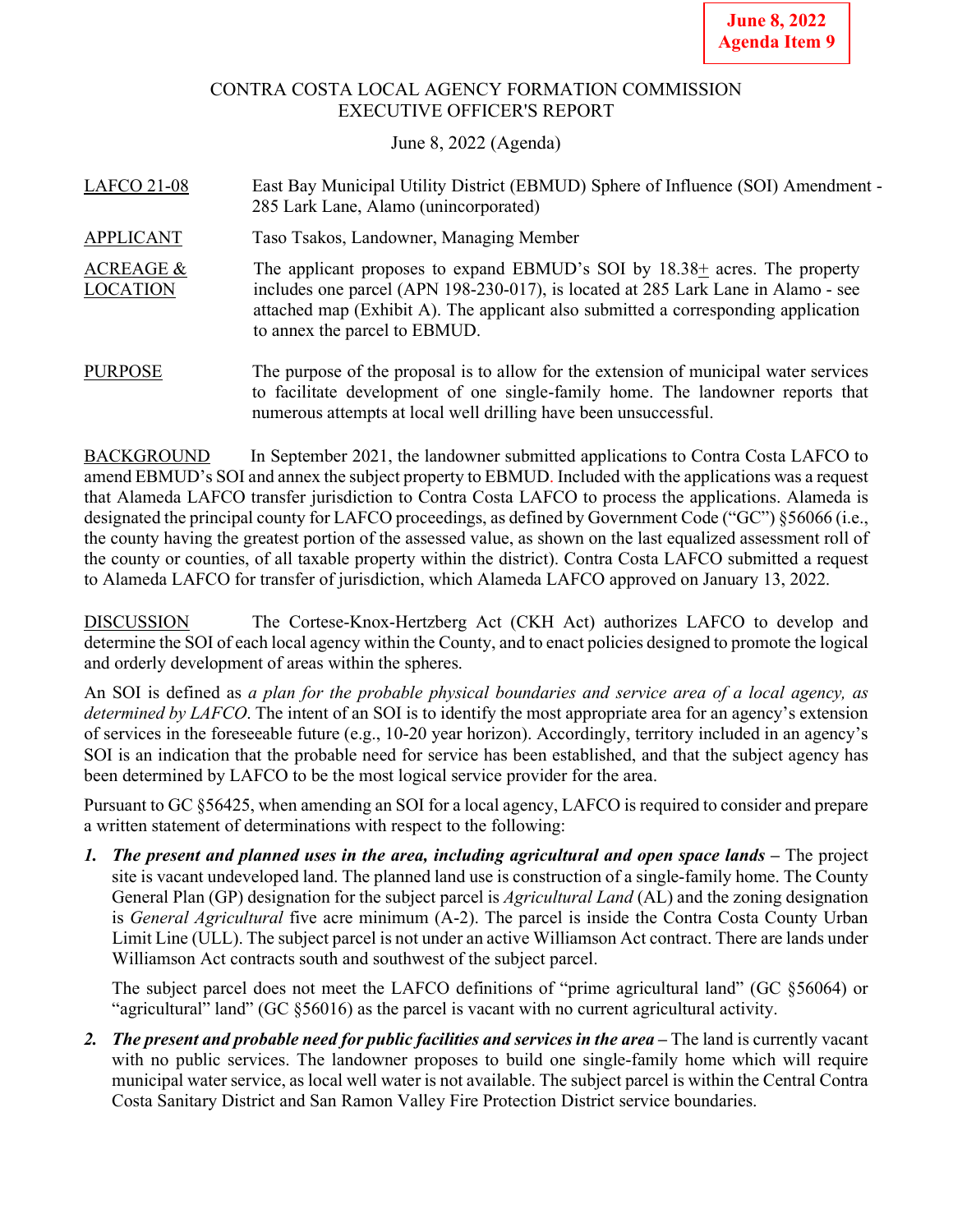Staff Report LAFCO 21-08 EBMUD SOI Amendment – Lark Lane - Alamo June 8, 2022 (Agenda) Page 2

*3. The present capacity of public facilities and adequacy of public services that the agency provides or is authorized to provide* – EBMUD provides potable water services and limited wastewater collection and treatment services in portions of the District's service area. The EBMUD service area is 332+ square miles (Contra Costa and Alameda counties). EBMUD provides potable water to 1.4+ million people within the two-county service area. Within Contra Costa County, EBMUD provides water service to a 225+ square mile service area, serving an estimated 473,000 residents per the 2020 Urban Water Management Plan.

 EBMUD's water supply is distributed through a collection system consisting of aqueducts, reservoirs, and other components. The primary source of water supply for EBMUD is the Mokelumne River; this watershed accounts for 90% of EBMUD's water supply. EBMUD's existing water rights allow the delivery of up to 325 mgd or approximately 364,037 acre-feet per year of water from the Mokelumne River.

EBMUD's water supplies are subject to variability, particularly during dry and multiple dry years. The availability of the Mokelumne River runoff is subject to senior water rights of other users, downstream fishery flow requirements, and other Mokelumne River water uses. Given the variability, EBMUD indicates that supplemental water supply sources are needed to meet future water demand during extended periods of drought.

The Freeport Regional Water Facility is a regional water supply project that provides supplemental water supply to EBMUD during dry years. During periods of drought, EBMUD receives Central Valley Project (CVP) water from its Freeport Regional Water Facility to augment its water supply. Through a contract with the U.S. Bureau of Reclamation (USBR), EBMUD can receive supplemental water supply during dry and multiple dry years to ensure the reliability of EBMUD's water supply. In conjunction with the request to annex the property, EBMUD is also seeking approval from the USBR to amend the service area delineated in its contract.

EBMUD has adequate capacity to serve the project from the District's Danville Pressure Zone, which serves an elevation range of 250 feet to 450 feet. Water service may not be provided (upon approval) via a Conditional Low Pressure Service Agreement under EBMUD's Regulations Governing Water Service Section 4C5 "Main Extensions: Exceptions."

Additionally, the proposed project is required to comply with the California Model Water Efficient Landscape Ordinance (Division 2, Title 23, California Code of Regulations, Chapter 2.7, Sections 490 through 495). The project sponsor should be aware that Section 31 of EBMUD's Water Service Regulations requires that water service shall not be furnished for new or expanded service unless all applicable water-efficiency measures described in the regulations are installed.

The costs associated with the water supply system as described, as well as development system capacity and service connection fees, will be borne by the landowner. Ongoing maintenance of the system will be funded through usage fees collected by EBMUD. The estimated water demand for the project is 300 gallons per day. EBMUD provided a will serve letter indicating has the capacity to serve the project.

*4. The existence of any social or economic communities of interest in the area if the commission determines that they are relevant to the agency* – The subject parcel is within the unincorporated community of Alamo and is surrounded by vacant land/open space to the north, south and west, with some residential development to the east. The subject parcel will benefit from municipal water service provided by EBMUD.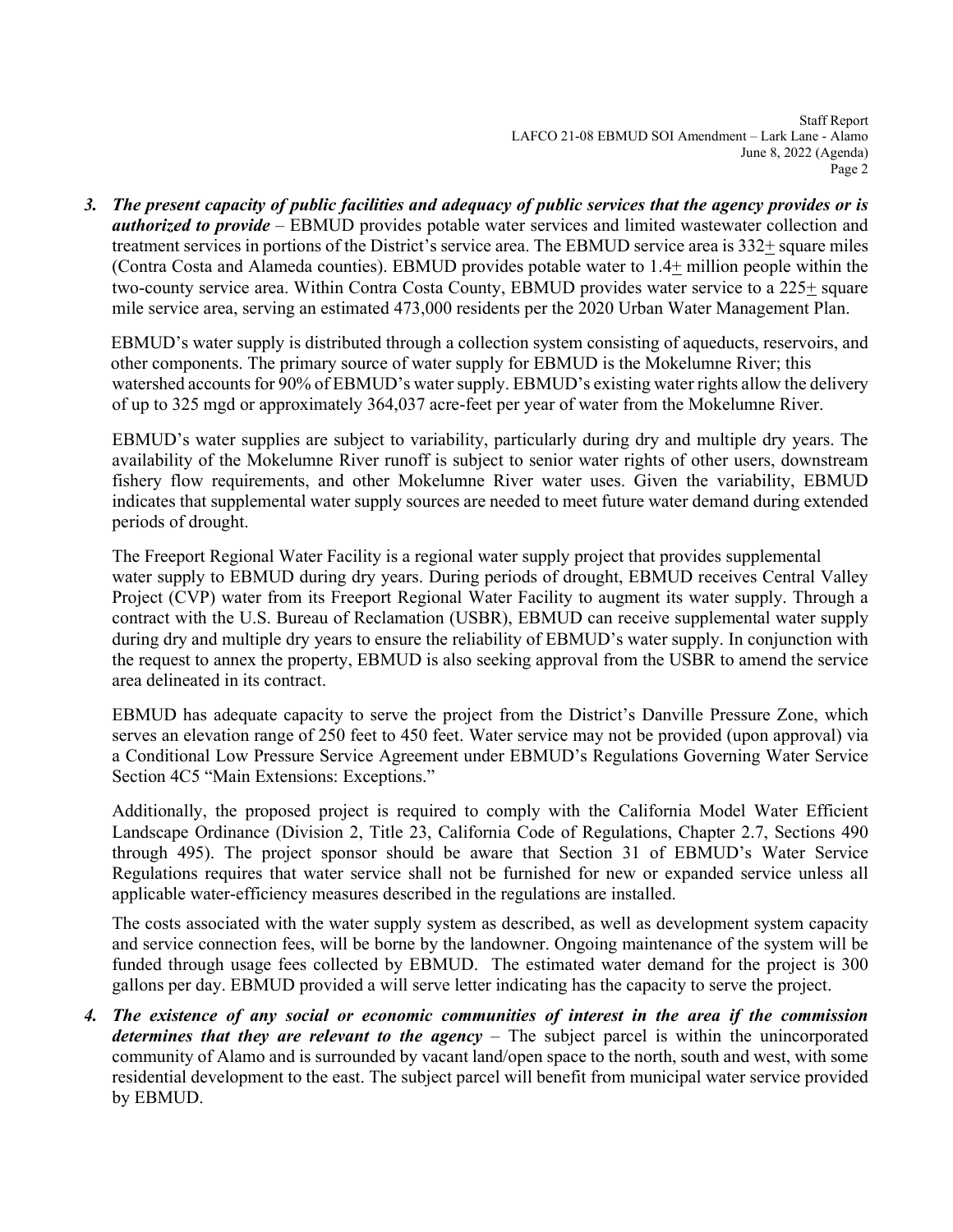Staff Report LAFCO 21-08 EBMUD SOI Amendment – Lark Lane - Alamo June 8, 2022 (Agenda) Page 3

*5. Nature, location, extent, functions & classes of services to be provided –* EBMUD's water supply system collects, transmits, treats, and distributes high quality water to an area of  $332\pm$  square miles in Contra Costa and Alameda counties. EBMUD provide wastewater treatment to 88 square miles in Contra Costa and Alameda counties. EBMUD provides potable water to over 1.4 million customers within the two-county service area, and wastewater treatment to over 740,000 residential, business and industrial customers. In Contra Costa County, water service is provided to Crockett, Rodeo, Hercules, Pinole, Richmond, El Sobrante, El Cerrito, San Pablo, Orinda, Moraga, Lafayette, Pleasant Hill, Walnut Creek, Alamo, Danville, Diablo, Blackhawk and San Ramon; and wastewater services are provided to El Cerrito, parts of Richmond, and Kensington. EBMUD is expected to provide water service to the subject area dependent on receiving approval from the USBR of inclusion of the area in EBMUD's CVP Contractor Service Area.

**Environmental Impact of the Proposal** – The EBMUD SOI expansion is exempt from the California Environmental Quality Act (CEQA) pursuant to CEQA Guidelines sections 15303(a) and (d).

ALTERNATIVES FOR COMMISSION ACTION

After consideration of this report and any testimony or additional materials that are submitted, the Commission should consider taking one of the following actions:

- **Option 1** Adopt this report and adopt Resolution No. 21-08 (Attachment 2) approving the proposed EBMUD SOI expansion of  $18.38<sub>±</sub>$  acres and determining that the SOI expansion is exempt from CEQA.
- **Option 2** Adopt this report and DENY the proposal.
- **Option 3** If the Commission needs more information, CONTINUE this matter to a future meeting.

RECOMMENDATION **Option 1 – approve the SOI amendment as proposed.**

## LOU ANN TEXEIRA, EXECUTIVE OFFICER CONTRA COSTA LOCAL AGENCY FORMATION COMMISSION

Exhibit

A. Map – Proposed EBMUD SOI Expansion

### **Attachment**

- 1. Draft LAFCO Resolution 21-08
- c: Taso Tsakos, Landowner, Managing Member Jack Flynn, Customer Services Manager, EBMUD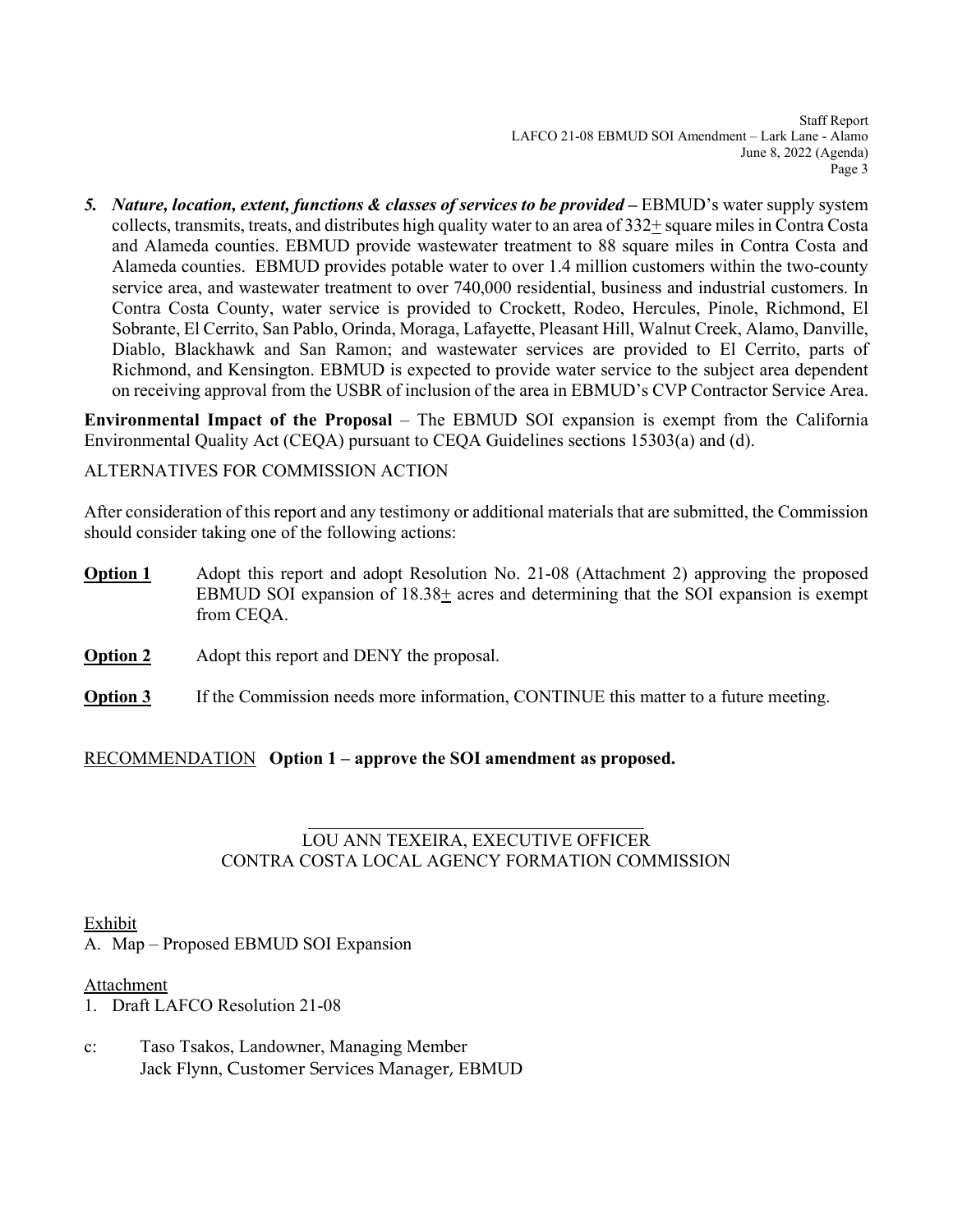# LAFCO No. 21-08 East Bay Municipal Utility District (EBMUD) SOI Amendment - 285 Lark Lane, Alamo



accept the County of Contra Costa disclaimer of liability for geographic information.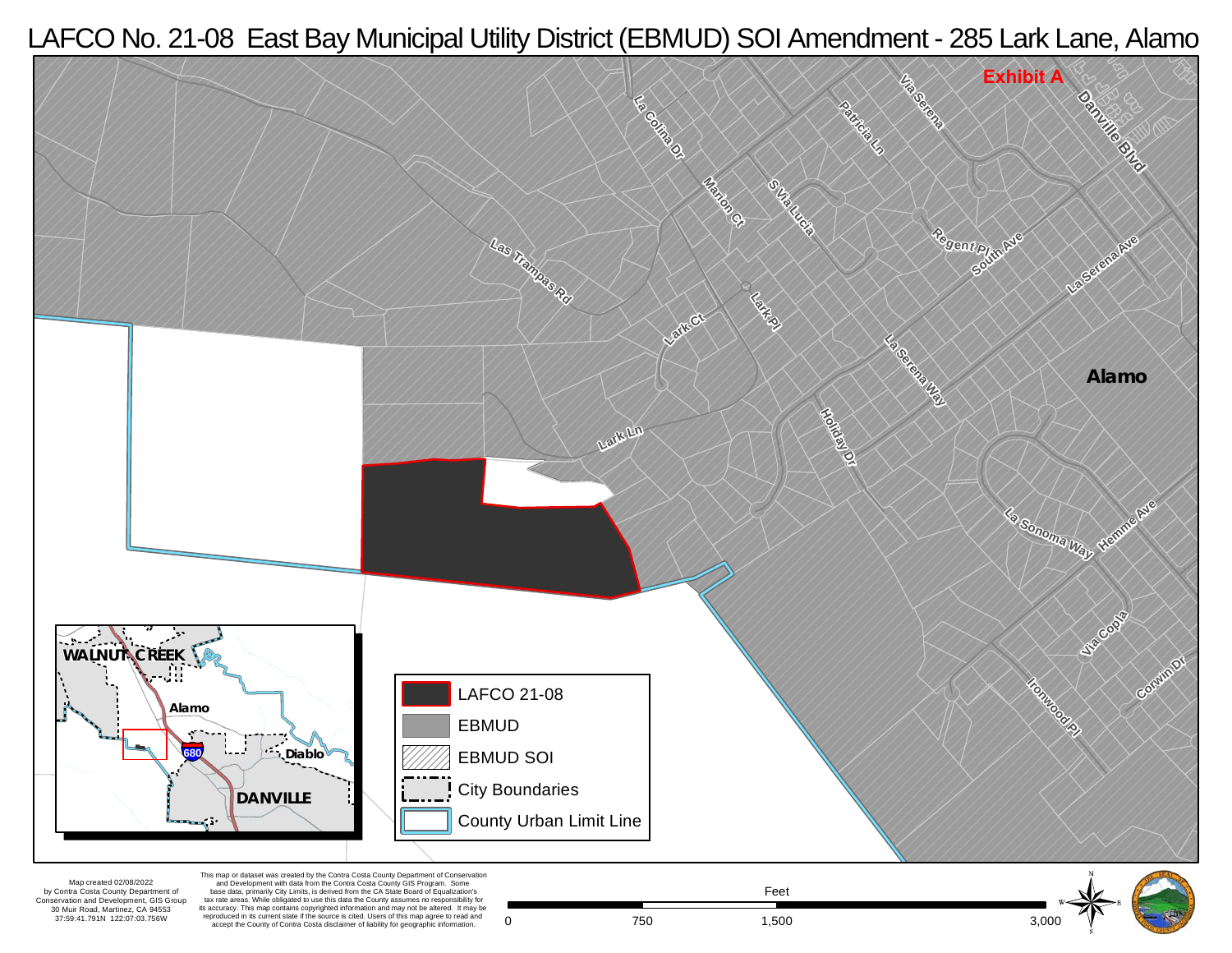### **SPHERE OF INFLUENCE RESOLUTION NO. 21-08**

## **RESOLUTION OF THE CONTRA COSTA LOCAL AGENCY FORMATION COMMISSION MAKING DETERMINATIONS AND EXPANDING THE SPHERE OF INFLUENCE OF EAST BAY MUNICIPAL UTILITY DISTRICT (285 LARK LANE – ALAMO)**

WHEREAS, a proposal to expand the sphere of influence (SOI) of the East Bay Municipal Utility District (EBMUD) and corresponding annexation proposal were filed with the Contra Costa Local Agency Formation Commission (LAFCO) pursuant to the Cortese-Knox-Hertzberg Local Government Reorganization Act of 2000 (Government Code §56425); and

WHEREAS, the LAFCO Executive Officer gave notice of the Commission's consideration of the proposed SOI expansion at the time and in the manner required by law; and

WHEREAS, the Commission heard, discussed, and considered all oral and written testimony related to the proposal including, but not limited to, the Executive Officer's report and recommendation, the environmental document or determination, SOIs and applicable General and Specific Plans, and all testimony, correspondence and exhibits received during the public hearing, all of which are included herein by reference;

NOW, THEREFORE, the Contra Costa LAFCO DOES HEREBY RESOLVE, DETERMINE AND ORDER as follows:

- 1. The matter before the Commission is the proposed expansion of EBMUD's SOI by 18.38+ acres (one parcel), located at 285 Lark Lane in unincorporated Alamo.
- 2. The Commission finds that the EBMUD SOI expansion is exempt from the California Environmental Quality Act (CEQA) pursuant to CEQA Guidelines sections 15303(a) and (d).
- 3. The SOI of EBMUD is hereby expanded to include the area as shown on the attached map (Exhibit A).
- 4. In conjunction with the SOI expansion, the Commission has considered the criteria set forth in Government Code §56425 and determines as follows:

*The present and planned uses in the area, including agricultural and open space lands – The project* site is currently vacant. The planned land use is construction of a single-family home. The County General Plan designation for the subject parcel is *Agricultural Land* and the County's zoning designation is *General Agricultural*. The subject parcel is not under an active Williamson Act contract. The subject parcel does not meet the LAFCO definitions of "prime agricultural land" (GC §56064) or "agricultural" land" (GC §56016) as the parcel is vacant with no current agricultural activity. The subject parcel is located within the voter approved Urban Limit Line.

*The present and probable need for public facilities and services in the area – The land is currently* vacant with no public service*.* The proposed development requires municipal water service as multiple attempts at local well digging were unsuccessful. Municipal water service from EBMUD is needed to support development of a single-family home. A corresponding annexation application was also submitted to LAFCO to expand EBMUD's service boundary.

*The present capacity of public facilities and adequacy of public services that the agency provides or is authorized to provide* – EBMUD provides potable water services and limited wastewater collection and treatment services in portions of the District's service area. The EBMUD service area is approximately 332+ square miles (Contra Costa and Alameda counties). EBMUD provides potable water to approximately 1.4 million people within the two-county service area. Within Contra Costa